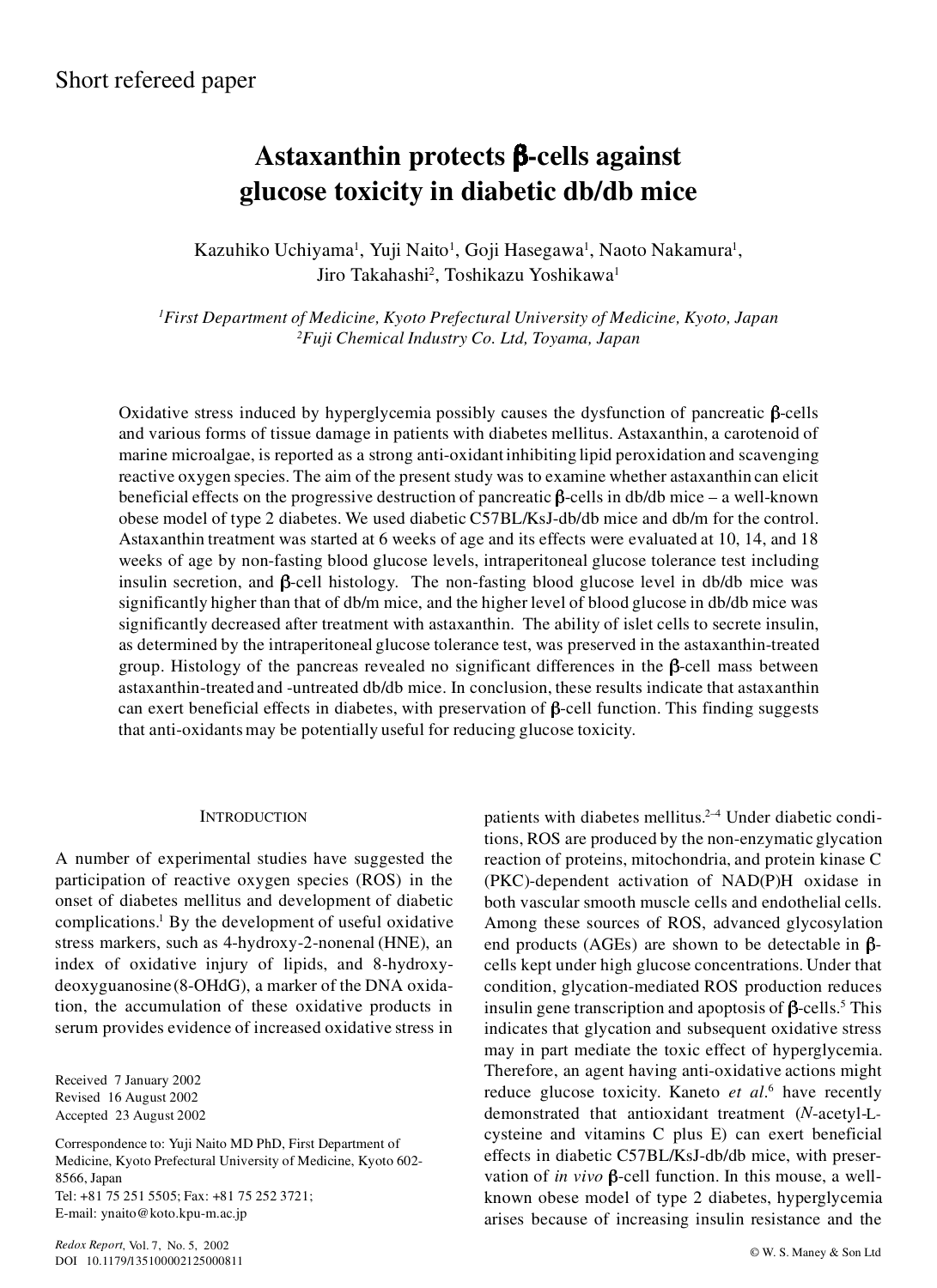subsequent insufficiency of the  $\beta$ -cell compensation. Astaxanthin, which is a carotenoid of marine microalgae, is reported to be a potent antioxidant and inhibits low-density lipoprotein oxidation induced by azo-compound,<sup>7</sup> peroxidation of liposomes induced by ADP and Fe<sup>2+</sup>,<sup>8</sup> and NADPH-dependent microsomal phospholipid peroxidation.<sup>9</sup> It also has direct scavenging activity against peroxyl radical, $10$  and quenching singlet oxygen.<sup>11</sup> Astaxanthin's pharmacological effects in animal models are extensive, ranging from protection against *Helicobacter pylori*-induced gastric inflammation<sup>12</sup> and the protection from hepatoxicity by carbon tetrachloride<sup>13</sup> to increasing immune function.<sup>14,15</sup>

However, the effects of astaxanthin on glucose toxicity in a rodent model of type 2 diabetes have not been investigated. Therefore, we examined whether astaxanthin can elicit beneficial effects on the progressive destruction of pancreatic  $\beta$ -cells in db/db mice.

### MATERIALS AND METHODS

Female db/db mice, a rodent model of type 2 diabetes, and their non-diabetic db/m litter-mates were divided into three groups as follows: non-diabetic db/m; diabetic db/db; and diabetic db/db treated with astaxanthin. Each of the groups contained 8 mice. Astaxanthin was given orally mixed in chow (1.0 mg/mouse/day) from the age of 6–18 weeks. Body weights were determined at 6, 10, 14 and 18 weeks of age. Non-fasting blood glucose levels were measured at 6, 12 and 18 weeks of age. Urinary albumin levels were measured at 18 weeks of age. Intraperitoneal glucose tolerance test (IPGTT) was performed at 18 weeks of age as follows: a 20% glucose



**Fig. 1**. Blood glucose level on IPGTT. The level in astaxanthin-treated db/db mice  $(n = 8)$  was lower than that of non-treated db/db mice  $(n = 8)$ . \**P* < 0.001 *versus* non-treated group.

**Table 1**. Changes in body weight and non-fasting blood glucose levels in db/db mice treated with or without astaxanthin and db/m mice

| Age<br>(weeks)               | Body weight<br>(g) | Non-fasting blood<br>glucose (mg/dl) |
|------------------------------|--------------------|--------------------------------------|
| $db/db (n = 8)$              |                    |                                      |
| 12                           | $40.3 \pm 0.5$     | $387.4 \pm 15.0$                     |
| 18                           | $47.6 \pm 0.6$     | $417.6 \pm 13.7$                     |
| $db/db + astaranhin (n = 8)$ |                    |                                      |
| 12                           | $43.3 \pm 0.6$     | $301.6 \pm 41.5*$                    |
| 18                           | $46.0 \pm 1.7$     | $338.0 \pm 43.8$ **                  |
| $db/m (n = 8)$               |                    |                                      |
| 12                           | $25.7 \pm 0.5$     | $118.1 \pm 3.1$ ~                    |
| 18                           | $29.5 \pm 1.1$     | $111.1 \pm 3.4$                      |

\**P* < 0.01 *versus* db/db mice at the age of 12 weeks. \*\**P* < 0.01 *versus* db/db mice at the age of 18 weeks.

solution (1.0 g/kg body weight) was injected intraperitoneally into the animals in the fasting state. Blood samples were taken at various time points (0–120 min). Blood glucose and serum insulin concentrations were measured at each time point. To evaluate the  $\beta$ -cell damage, histological examination was performed.

# **RESULTS**

While there were no differences in food intake (data not shown) or body weight between the db/db groups (Table 1), body weight of db/db mice treated with or without astaxanthin were greater than db/m mice. The non-fasting blood glucose levels in db/db mice were significantly higher than those of db/m mice and, as expected due to progression of disease, the older animals had more glucose in blood than the younger animals (Table 1). Non-fasting blood glucose was slightly, but significantly  $(P < 0.01)$ , decreased after treatment with astaxanthin. To determine the effect of astaxanthin on the function of the pancreatic  $\beta$ -cells in db/db mice, we carried out IPGTT by administration of glucose (Fig. 1). The treated db/db group showed significantly  $(P < 0.001)$ lower glucose levels than non-treated db/db group; for instance, the blood glucose level at 120 min after glucose injection was  $144.9 \pm 64.8$  mg/dl in the treated group and  $233.0 \pm 40.6$  mg/dl in the non-treated group (Fig. 1). At 120 min after glucose injection, the serum insulin level of the treated group was significantly  $(P < 0.001)$ higher than that of non-treated group (treated,  $8425.0 \pm$ 1509.1 pg/ml; non-treated, 2950.0 ± 560.5 pg/ml). Histological study of the pancreas revealed that islets were irregular in shape and islet cell numbers were decreased compared to db/m mice (Fig. 2). However, there were no significant differences in the  $\beta$ -cell mass between astaxanthin-treated and untreated db/db mice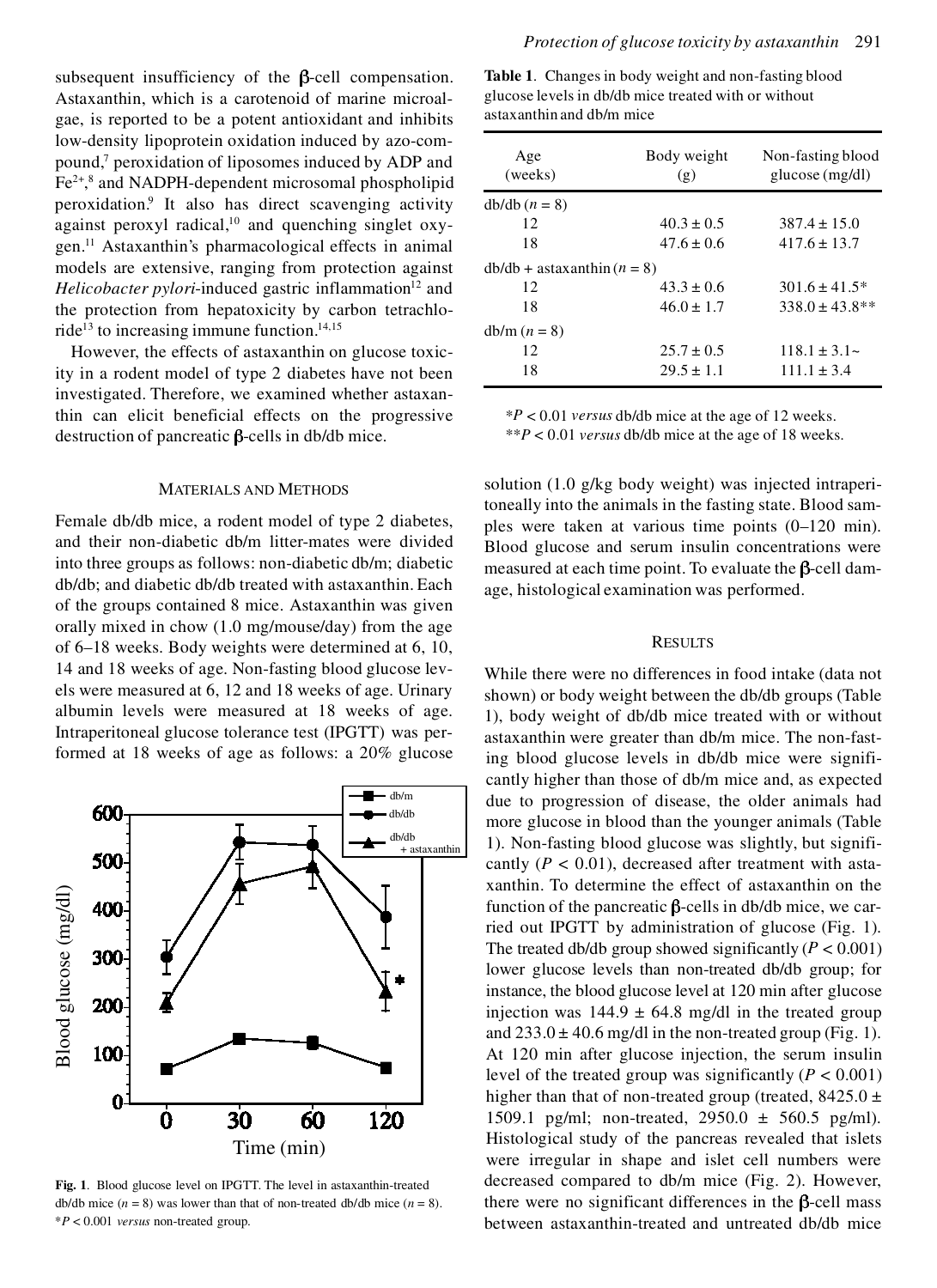

**Fig. 2**. The histology of pancreatic islet cells in db/m mice (A), nontreated mice (B), and astaxanthin-treated mice (C).

(Fig. 2). To determine the effect of astaxanthin on the renal complications in db/db mice, we compared urinary albumin levels and the mesangial cell proliferation between two groups. Urinary albumin level of the nontreated group of db/db mice was significantly (*P* < 0.001) increased. In contrast astaxanthin treatment significantly inhibited the increase in urinary albumin (data not shown).

## **DISCUSSION**

In this study, we have demonstrated that treatment with astaxanthin can improve glycemic control with preservation of pancreatic  $\beta$ -cell function in diabetic db/db mice. There is wide agreement that hyperglycemia leads to the chronic generation of ROS, and may also attenuate the antioxidant activity of scavenger enzymes by the glycation of these proteins.<sup>16</sup> Because expression of antioxidant enzymes in the pancreatic islets is reportedly very low,<sup>17,18</sup> the pancreatic  $\beta$ -cells are thought to be especially vulnerable to attack by ROS. Indeed, under high glucose concentrations, AGEs were shown to be detectable in  $\beta$ -cells,<sup>5</sup> and the levels of 8-OHdG (a marker for DNA oxidation) and 4-hydroxy-2-nonenal (an index of oxidative injury of lipids) are increased in

 $\beta$ -cells of diabetic GK rats.<sup>4</sup> Antioxidants such as  $\alpha$ tocopherol or *N*-acetyl-L-cysteine (NAC) may prevent or delay  $\beta$ -cell dysfunction in diabetes by providing protection against glucose toxicity.6,19 Together, these findings suggest that oxidative stress on the pancreatic  $\beta$ -cells induced by the chronic hyperglycemic state of type 2 diabetes causes cytotoxicity that might worsen the clinical diabetic state. It is possible that antioxidant supplementation in type 2 diabetes may effectively improve diabetic control.

In the present study, we found that glucose tolerance in astaxanthin-treated db/db mice was significantly improved compared to non-treated db/db mice. Blood glucose levels were significantly  $(P < 0.001)$  lower at 120 min in astaxanthin-treated mice and serum insulin levels were significantly  $(P < 0.001)$  higher at 120 min in astaxanthin-treated mice. In contrast, histological assessment of the pancreas showed no significant differences in the  $\beta$ -cell mass in astaxanthin-treated db/db mice and untreated db/db mice. These findings suggest that astaxanthin may diminish the oxidative stress caused by hyperglycemia in the pancreatic  $\beta$ -cells. In this study, we also evaluated the renal damage by measuring urinary albumin level at 18 weeks of age and, in astaxanthin-treated db/db mice, this parameter was significantly lower than in untreated mice. However, because the blood glucose level of astaxanthin-treated mice was also significantly lower than non-treated mice, it remains uncertain whether the antioxidant activity of astaxanthin was directly responsible for the lessened glomerular damage. Nonetheless, our present study does show that astaxanthin may exert beneficial effects on pancreatic  $\beta$ -cell function in diabetes.

#### **REFERENCES**

- 1. Bonnefont-Rousselot D, Bastard JP, Jaudon MC, Delattre J. Consequences of the diabetic status on the oxidant/antioxidant balance. *Diabetes Metab* 2000; **26**: 163–176.
- 2. Leinonen J, Lehtimaki T, Toyokuni S *et al*. New biomarker evidence of oxidative DNA damage in patients with non-insulin-dependent diabetes mellitus. *FEBS Lett* 1997; **417**[: 150–152.](http://www.ingentaconnect.com/content/external-references?article=/0014-5793^281997^29417L.150[aid=2664498])
- 3. Hinokio Y, Suzuki S, Hirai M, Chiba M, Hirai A, Toyota T. Oxidative DNA damage in diabetes mellitus: its association with diabetic complications. *[Diabetologia](http://www.ingentaconnect.com/content/external-references?article=/0012-186X^281999^2942L.995[aid=2516807])*1999; **42**: 995–998.
- 4. Ihara Y, Toyokuni S, Uchida K *et al*. Hyperglycemia causes oxidative stress in pancreatic beta-cells of GK rats, a model of type 2 diabetes. *Diabetes* 1999; **48**[: 927–932.](http://www.ingentaconnect.com/content/external-references?article=/0012-1797^281999^2948L.927[aid=2651062])
- 5. Tajiri Y, Moller C, Grill V. Long-term effects of aminoguanidine on insulin release and biosynthesis: evidence that the formation of advanced glycosylation end products inhibits B cell function. *[Endocrinology](http://www.ingentaconnect.com/content/external-references?article=/0013-7227^281997^29138L.273[aid=4187413])*1997; **138**: 273–280.
- 6. Kaneto H, Kajimoto Y, Miyagawa J *et al*. Beneficial effects of antioxidants in diabetes: possible protection of pancreatic beta-cells against glucose toxicity. *Diabetes* 1999; **48**[: 2398–2406.](http://www.ingentaconnect.com/content/external-references?article=/0012-1797^281999^2948L.2398[aid=191290])
- 7. Iwamoto T, Hosoda K, Hirano R *et al*. Inhibition of low-density lipoprotein oxidation by astaxanthin. *[J Atheroscler Thromb](http://www.ingentaconnect.com/content/external-references?article=/1340-3478^282000^297L.216[aid=2017798])* 2000; **7**: [216–222.](http://www.ingentaconnect.com/content/external-references?article=/1340-3478^282000^297L.216[aid=2017798])
- 8. Goto S, Kogure K, Abe K *et al*. Efficient radical trapping at the surface and inside the phospholipid membrane is responsible for